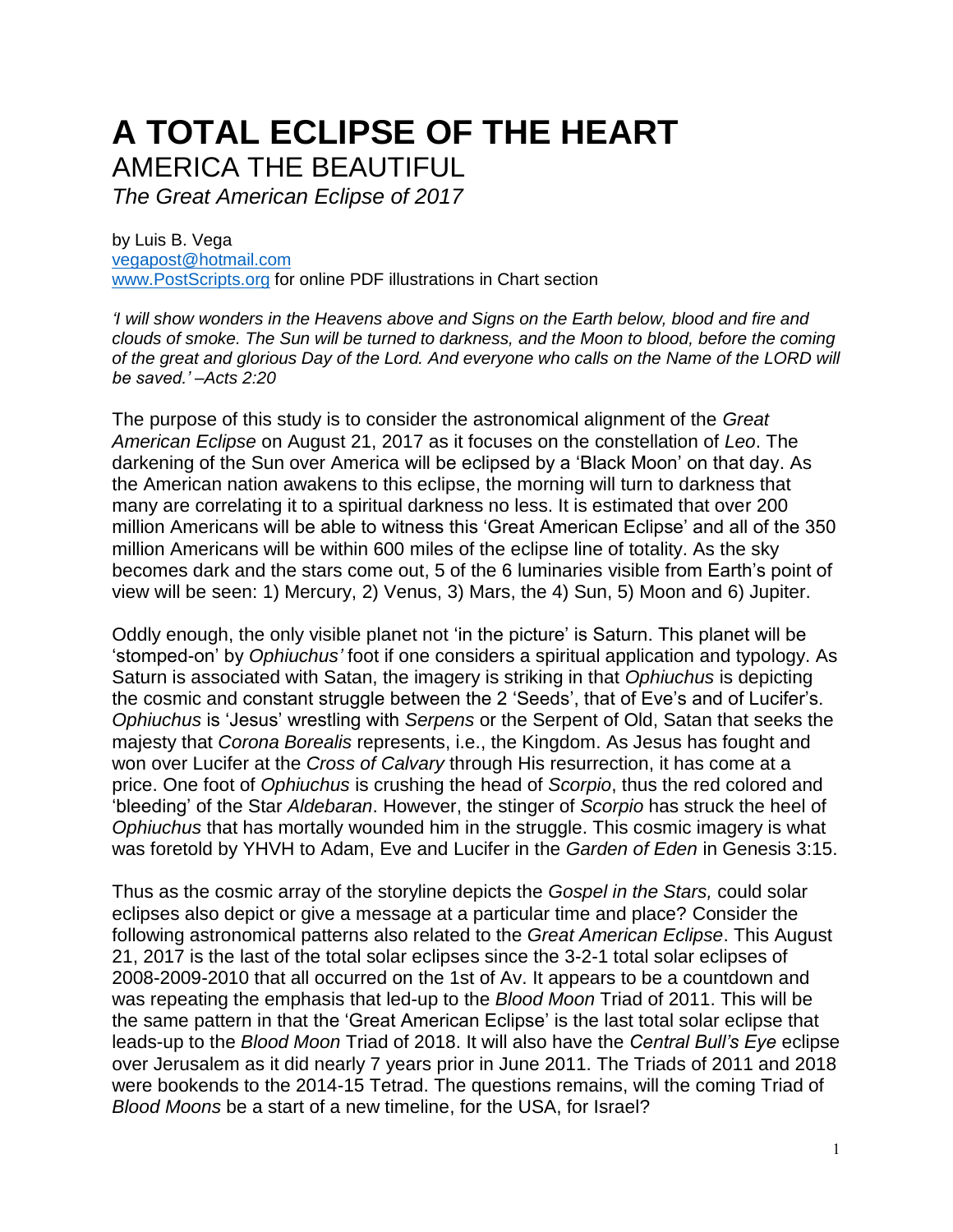Why Israel? The new timeline could coincide with the Jewish year numerical association of 5778 in which '8' signifies new beginnings. Beginning of what? New World Order? World War III? All the above? Is the Creator speaking by way of *Sign* in the Sun, Moon and Stars as stipulated in Genesis 1 and reiterated by Jesus Christ? Solar eclipses are said to be omens and/or messages for the gentile nations. Perhaps the message of the August 2017 is specifically to America and spiritually significant. In what way? The eclipse spans 12 states in the Union and could be associated on a spiritual level with Israel in the following ways. It has been noted by other researchers that as the eclipse starts in America, in Salem, Oregon. Amazing, the eclipse occurs at the same time the Sun is setting on the original Salem, that of Jerusalem, Israel. Thus, the message from the Creator would be that He wishes for 'Peace' to be bestowed upon the land.

Interestingly, the sing or signet of Jerusalem is the *Boxing Lion* and more prophetically that of the *Lion of Judah.* Ironically, even though it is stipulated that one 'should pray for the Peace of Jerusalem', there has been nothing but war over it. However, despite the religious strife, a coming Lion or Leo is one that Jews await, as their Messiah to be. Christian believe He has come. This Messiah was and is Jesus that triumphed over Lucifer, sin and death at the cross in Jerusalem. This eclipse is a prelude to the Revelation 12 Sign that will be 33 days out and starts the Civil New Year and a precursor to the 'Great Sign' of Revelation 12. What is amazing is that the astronomical alignment has the *Great Pyramid* code that points to a 'Leo' as the *Sphinx*. When the Great Pyramids and Sphinx pattern are superimposed on the eclipse, the *Christ Angle* of 26.3 degrees is configured to the slope of Leo. The planetary alignment is also in approximate *phi ratio* from Jupiter to Mars with Mercury as the focal point.

| Venus          | <b>Great Pyramid Khufu</b> |
|----------------|----------------------------|
| Mars           | Khafre                     |
| <b>Mercury</b> | Menkaure                   |

What would be so unapparent is that one of the many amazing signatures of the *Great Pyramids* is that they signal the *Christ Angle* as if to signal that the Christ is going to be 'birthed' or is coming. The alignment of the triple conjunction of *Venus-Mars-Mercury* are lined-up to the same size in proportion to the Pyramids of Giza. The question that this study and prior one have asks is, which Christ? Amazingly, the eclipse conjunction depicts the configuration of the Great Pyramids of Giza and the Sphinx angle of Leo on the *Ecliptic*. It is a mirror opposite with a nearly 90 degree rotation from the true north alignment from Giza. Does this allude to the 'Judgment of Egypt' or an *Exodus* to come? The following are some conjunctions starting in Leo and culminating with the *Great Sign* of Revelation 12.

- *1. Mars conjoins with Star of Leo Regulus Sep 5*
- *2. Mercury conjoins with Star Regulus Sep 9*
- *3. Jupiter 'birthed' in Virgo's 'womb' area Sep 9*
- *4. Mercury conjoins with War planet, Mars Sep 16*
- *5. Moon conjoins with Star of Leo Regulus Sep 17*
- *6. Venus conjoins with Star of Leo Regulus Sep 19*
- *7. Revelation 12 astronomical alignment Sep 23*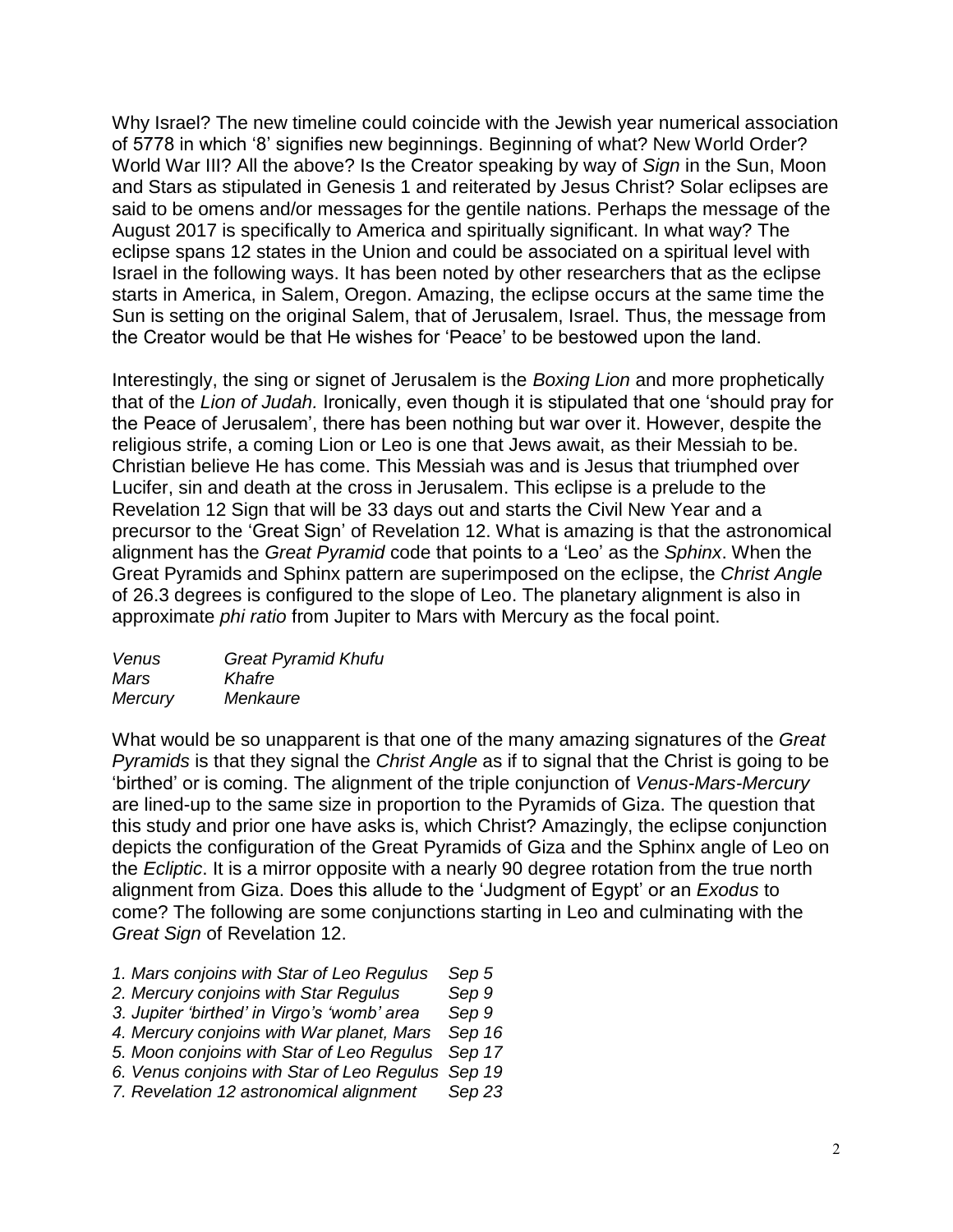As noted, the 2024 total solar eclipse crosses America to mark its line near *Cedar Lake* were the 'X' *marks the spot* will be centered. This point will be geographically approximately 6.66 miles to Carbondale. In addition, interesting is that the days between the 2 crossing eclipses are 2423 days or 666% of a common year based on 360 day/year. As the 'Great American Eclipse' will last just under 3 minutes it will traverse the USA from 'sea to shining sea' in the 'heart' of the nation in conjunction with the royal constellation of Leo. Interestingly the eclipse will be conjoined at the 'King Star' of Regulus, the 'Heart of Leo' or lion-hearted. Is the *Great American Eclipse* occurring in the 'Heart of Leo' signaling that the spiritual condition of the heart of the nation's what the Creator is trying to get its attention about? However, in writing this study, one could not get out of one's head the song from the 80's that resonated with the theme of this study; about falling apart, a call to 'turn around' or repent and going totally dark due to a …'Total Eclipse of the Heart'. It is a song sung by Bonnie Tyler released in 1983.

*'Once upon a time I was falling in love But now I'm only falling apart And there's nothing I can do A total eclipse of the heart Once upon a time there was light in my life But now there's only love in the dark Nothing I can say A total eclipse of the heart Turnaround bright eyes, every now and then I fall apart.'*

There is now however, an alarming divide that has been thrust as a dagger into the heart of America. The *Dream of America* has become a nightmare for far too many in the land of promise. It is too depressing to reiterate the staggering statistics of those in poverty, addicted, in debt, questing gender and redefining marriage and turning away from YHVH. Many *End Time* Watchers have likened this time and place of the *Great Eclipse* to Nineveh and the cycle of 40 days of repentance pronounced by Jonah, etc. Others are mocking and dismissing this 'sign' as a hoax and false teaching especially with conjoined with the *Great Sign* of Revelation 12 that occurs 33 days later. The contention is even worse among those professing to be of faith. The point is that not many world empires have survived 250-350 years when they get to a point where the USA is at now morally. Most have fallen due to their decadence, pride and strife.

One such empire was like Nineveh but surprisingly, that empire repented as a nation. Jesus even admonished Israel for their lack of faith and desire to repent in comparison. He recounted the ministry of Jonah to the Ninevites and pronounced to the Jews saying, *'The men of Nineveh will stand at the judgment with this generation and condemn it; for they repented at the preaching of Jonah, and now One greater than Jonah is here.'* Will the Ninevites likewise rise up on *Judgment Day* and condemn the USA if it does not repent? Could they say something like the following? '*You Americans had the 'Light of the Gospel' since the Pilgrims and the land was once a beacon for those believing in the Bible. YHVH gave you a national sign for all the people to gather and see together in a moment but you failed to discern spiritually the warning because you have become spiritually blind and have turned your back on the Covenant of your Founding Fathers.'*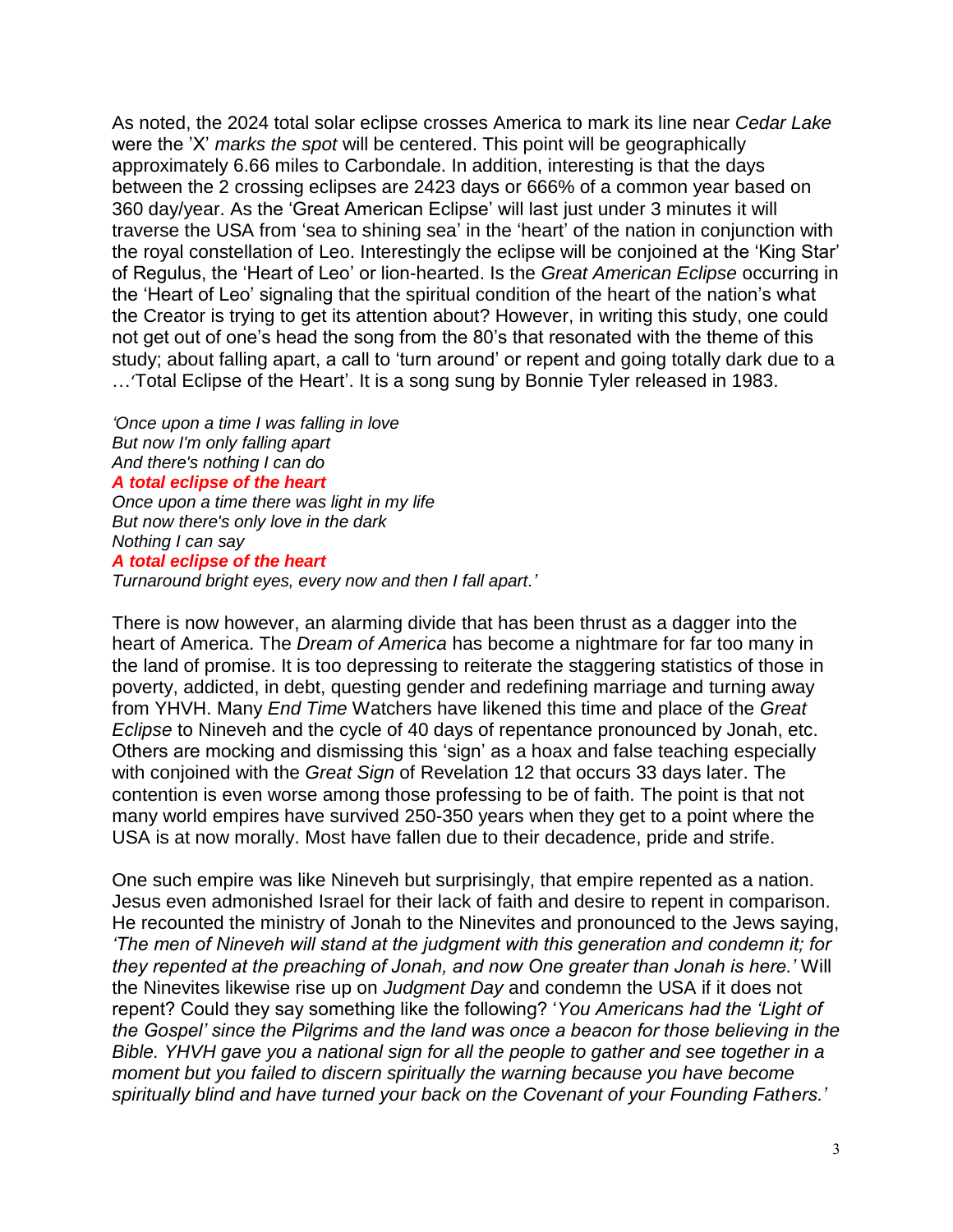What is the message of the *Sign*? Consider that *Mars* is the 'Planet of War' as Mercury is the 'Messenger of the god' that are connected or conjoined astronomically with the 'Heart of the Lion' in *Leo*. Thus, is the Creator spelling-out that 'the message (Mercury) for America is war (Mars)? Those that have followed and studied the 'Signs' in the Heavens would see this as a harbinger of judgment as the peculiarities associated with this one heavenly sign is replete with 'coincidences' of division and judgment. The triple conjunction of *Mars-Eclipse-Mercury* at *Regulus* speaks of conflict and war to come. It may not be at that precise time and date that war will come to the American heartland but could be months or even years. Many scoff and say that it is all 'superstitions astrology' and how could it possibly be concerning the USA? Perhaps it could be nothing as the USA has been in constant war and existed off a war economy anyway.

True, yet the question remains. It is valid to ask and contrast. Does this alignment of the eclipse with *Mars* in the façade of *Leo* gesture that war ill come to the USA? The contrast is the King Star Regulus where the *Great America Eclipse* occurs at astronomically in *Leo*. The *King Constellation* having the *King Star* speaks of royalty, or majesty that the Creator bestowed on Humanity with the first 2 human created in the *Garden of Eden*, that of Adam and Eve. The Creator, YHVH bestowed on them royalty and dominion to rule over all of *Creation*. Humanity has been bestowed a blessing as no other created beings have in that humans are made in the 'likeness and image' of YHVH. The Creator has also dealt such blessings upon nations.

America, as an ideal and core or heart of the nation aspired to a government never before established since recorded time. America has been blessed to be the 'King' among the nations in these *Last Days*. For example, America's Constitution, although not perfect inspired to achieve a 'more perfect' union', unequal in all of human history. Sadly, it has now been coopted from within by elements that precisely have been working to cause its judgment. Although the kings and rulers of a nation may have been corrupt like those of Israel and Judah for example, the Prophets of old at times would rally the People of YHVH to repentance nonetheless as they would 'turn the hearts back to their fathers'. Will the Millennials, the youth of America for example rise and repent and inspire the 'fathers' to turn this nation from becoming the likes of Babylon?

It is not too late for American as a nation to turn back to the Creator and its moral and just laws and be that beacon of light to the nations. Its people can be like King Hezekiah who turned the curse of YHVH upon the land to a blessing by removing the idols, the 'Baphomets' that have sprung up from the land. Hezekiah instilled national revival and opened the closed door of YHVH's Temple that was to be a place of 'prayer for all the nations'. When issues and problems arose, the King could go before the Presence of the LORD and pray and YHVH promised to listen as He did when evil arose of the likes of Senna-Cherib from Nineveh that came against YHVH's People, Temple and land. Will Americans open all the closed door of all the churches that have shut down? Yes, a building is not the 'Church' but that at the core of the matter is the heart condition. Sadly the 'prophets' of America, the Ministers and Pastors are not taking heed of the 'Sign' as King Hezekiah did. This King of Judah was given such an 'astronomical sign' and he took heed, repented and was healed because of it.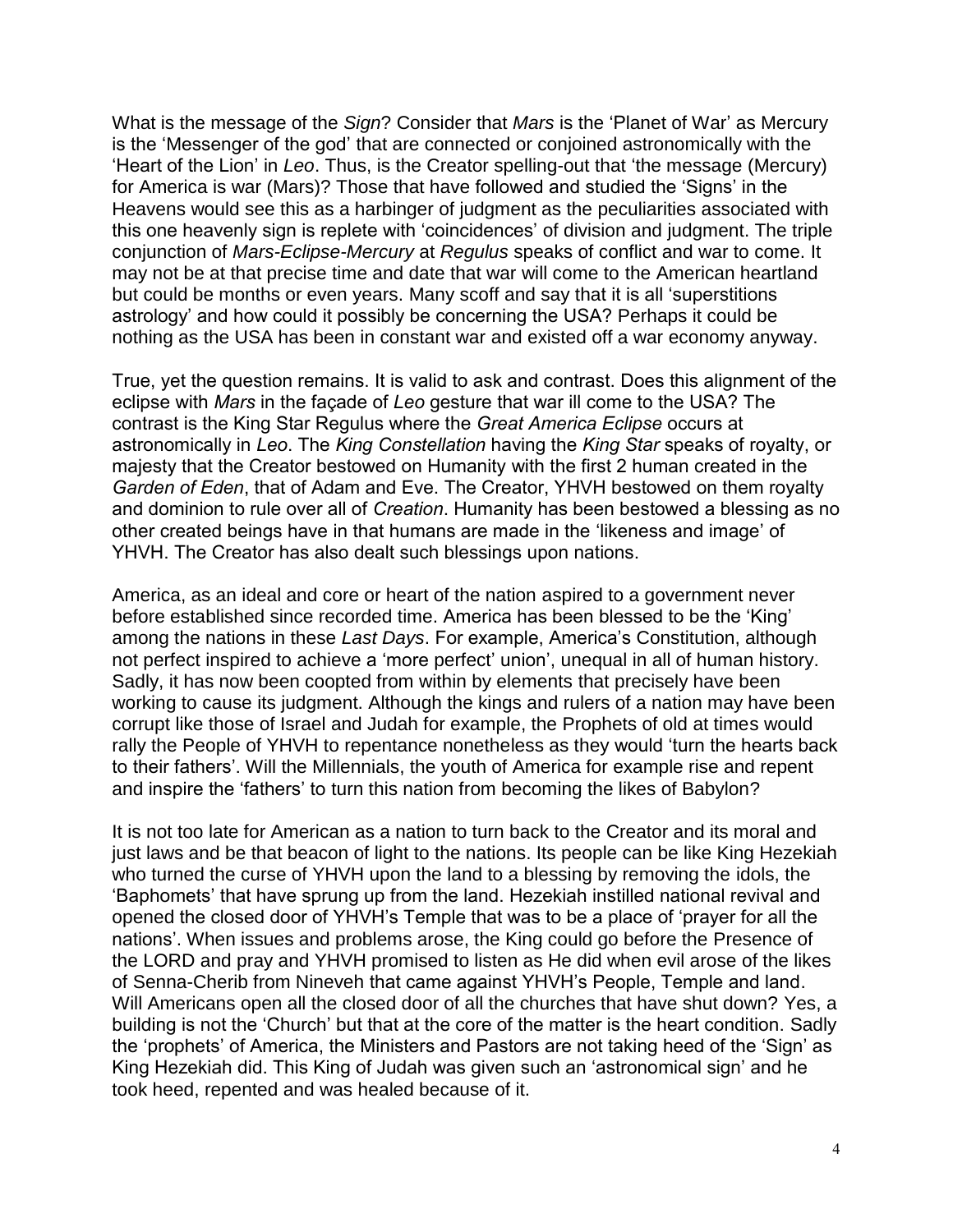May American not end up like Judah in the book of Jeremiah where she refused to be healed in Jeremiah 12:19-20.

*'Why has my pain been perpetual and my wound incurable, refusing to be healed? Will you indeed be to me like a deceptive stream with water that is unreliable? Therefore, thus says the LORD, If you return, then I will restore you-- Before Me you will stand; and if you extract the precious from the worthless, you will become My spokesman. They for their part may turn to you, but as for you, you must not turn to them. Then I will make you to this people A fortified wall of bronze; and though they fight against you, They will not prevail over you; for I am with you to save you and deliver you, declares YHVH.'*

Sadly the 'kings and priests' from the pulpits in YHVH's House across American for the most part are condemning not only the Sign but those that would seek to sound the alarm because of the spiritual and Biblically-based discernment of the Sign. Despite the expected contention, the words of *America the Beautiful* captures the spirit and heart of America, of Americans and what could have been achievable and at times has. The question remains, will she still? Will she turn her heart during this time of darkness, spiritual darkness?

## **America the Beautiful**

*O beautiful for spacious skies, For amber waves of grain, For purple mountain majesties Above the fruited plain! America! America! God shed His grace on thee, And crown thy good with brotherhood From sea to shining sea!*

*O beautiful for pilgrim feet, Whose stern impassion'd stress A thoroughfare for freedom beat Across the wilderness! America! America! God mend thine ev'ry flaw, Confirm thy soul in self-control, Thy liberty in law!*

*O beautiful for heroes proved In liberating strife, Who more than self their country loved, And mercy more than life! America! America! May God thy gold refine Till all success be nobleness, And ev'ry gain divine!*

*O Beautiful for patriot dream That sees beyond the years Thine alabaster cities gleam, Undimmed by human tears!*